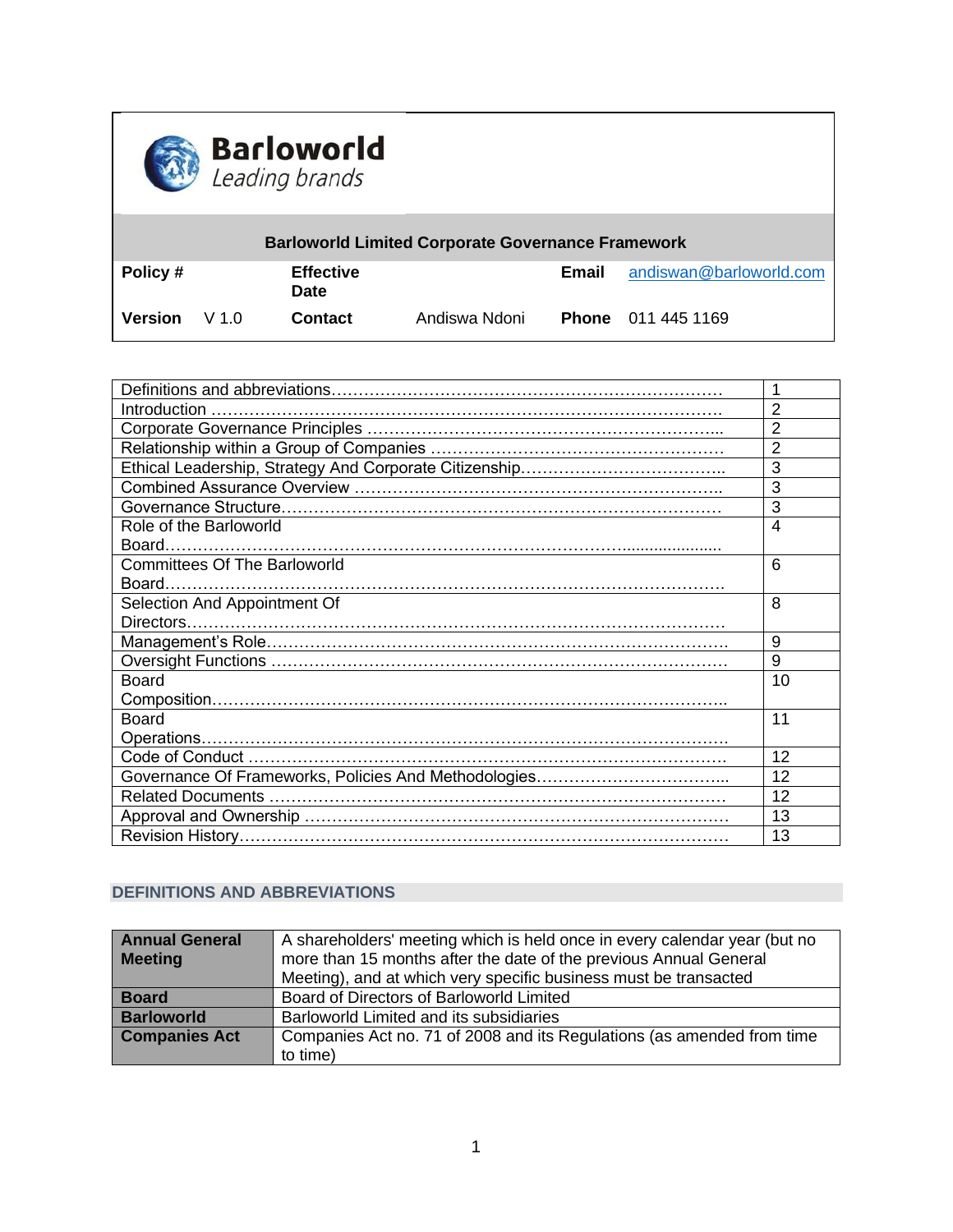| Group          | Barloworld Limited and its subsidiaries, divisions and business units. The<br>Barloworld Group does not include joint ventures or other independent<br>entities governed by independent boards of trustees. |
|----------------|-------------------------------------------------------------------------------------------------------------------------------------------------------------------------------------------------------------|
| <b>King IV</b> | King Code and Report on Corporate Governance for South Africa                                                                                                                                               |

### **INTRODUCTION**

Barloworld Limited (the "Company") considers good corporate governance to be a prerequisite for value creation and trustworthiness.

To secure strong and sustainable corporate governance, it is important that Barloworld Limited ensures sound and healthy business practices, reliable financial reporting, and an environment of compliance with applicable legislation and regulations.

Barloworld Limited has governance documents setting out principles for how business should be conducted. References to certain more specific policies are included in this corporate governance framework where relevant.

To serve the interests of stakeholders and the Company's corporate governance programme is subject to an ongoing review, assessment, and improvement. The Board proactively adopts governance policies and practices designed to align the interests of the Board and management with those of shareholders and to promote the highest standards of ethical behavior and risk management at every level of the organization.

## **CORPORATE GOVERNANCE PRINCIPLES**

By following the principles of corporate governance, approved by the Barloworld Board, the Board and management shall contribute to achieving the following objectives:

- 1. **Integrity:** To act in good faith and in the best interest of the Company.
- 2. **Transparency:** To make the necessary disclosures and this process needs to be made observable to outsiders.
- 3. **Accountability:** There is an obligation and responsibility to give an explanation or reason for the company's actions and conduct.
- 4. **Fairness:** There needs to be an equal treatment or fairness in the treatment of all stakeholders including shareholders, employees and communities.
- 5. **Competence:** Act with due care, skill and diligence and take reasonably diligent steps to become informed about matters for decision-making and further continuously develop competence to lead effectively.
- 6. **Responsibility:** Assume collective responsibility for steering and setting the direction of the Company, while taking risks and capturing opportunities. Members of the Board should devote sufficient time and effort for the preparation and attendance of meetings.

## **RELATIONSHIPS WITHIN A GROUP OF COMPANIES**

The Board determines priorities for achieving Group objectives and provides direction on how the relationship and exercise of power within the Group should be approached and implemented. The Board gives guidance and effect to the direction on relationships between the Group and subsidiaries and exercise of authority across the Group.

In developing this Governance Framework, the Board has taken into consideration its subsidiary companies. The Board recognizes each subsidiary within the Group as a separate and independent juristic person to whom its directors owe fiduciary duties.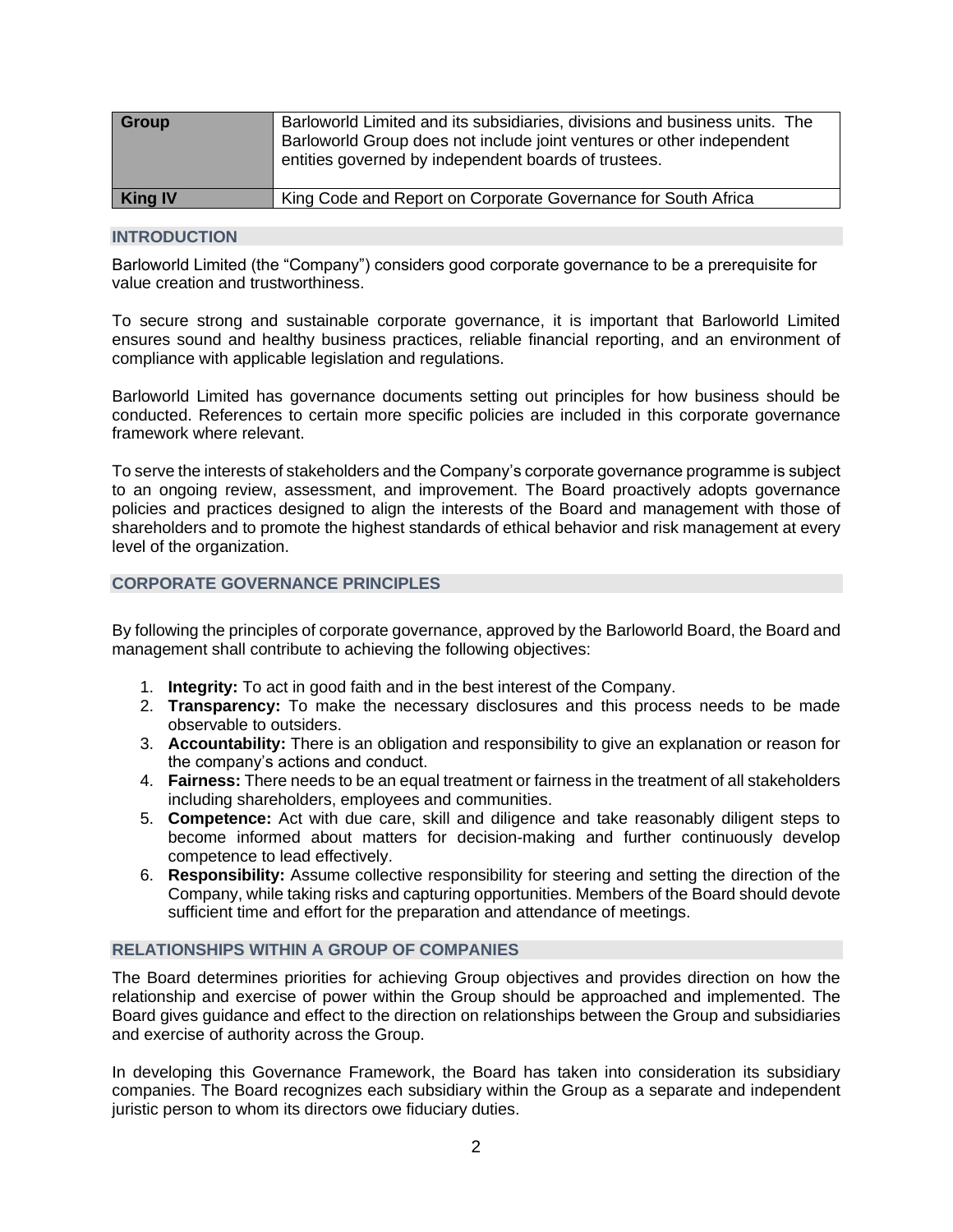The Board ensures that this Governance Framework addresses amongst others the following:

- 1. Delineation of the rights and role of the Group.
- 2. When and if applicable, delegation of certain responsibilities by the Board of Directors of the subsidiary to a Committee of the Barloworld Board, without abdicating accountability, governance and operational policies of the Group have been adopted by subsidiary companies.
- 3. The extent to which governance and operational policies of the Group have been adopted by subsidiary companies in the Group.
- 4. Engagement by the Group with the Board of Directors of a subsidiary company before the Group exercises its rights to elect directors to the Board of Directors of the subsidiary; and
- 5. Arrangements to address the risks of breaching legal duty in relation to the use of information obtained while acting as a member of one company in the Group for the other the purposes another company in the Group.

The Board discloses in external reports an overview of the group governance framework that it has implemented across the Group.

# **ETHICAL LEADERSHIP, STRATEGY AND CORPORATE CITIZENSHIP**

The Company believes integrated thinking is an important element of effective governance implementation. In so doing, important social, economic and environmental matters are embedded in the Group's structures from Board level.

Leadership within the Board, Executive Committee and all levels of management are committed to the strategic objectives of the Company, the high ethical standards that we live by, and the governance of risk and ethics within our organisation.

# **COMBINED ASSURANCE OVERVIEW**

The Combined Assurance guideline provides a current "as is" analysis of all the assurance activities within the Group. The Barloworld Board, Executive and Senior Management identify additional areas that may require assurance on an ongoing basis.

The assurance guideline is monitored by the Company's Risk, Internal Audit and Compliance functions within the Group on an ongoing basis, supported by External Auditors annually.

The Group has four common levels of assurance:



# **GOVERNANCE STRUCTURE**

The Company recognises the value of King IV, which advocates a governance structure that supports ethical leadership, sustainability and corporate citizenship. For the Company this includes, inter alia, establishing a Board with appropriate Board Committees. Therefore, in support of a transparent organisational structure and these lines of responsibility, the Company has established the governance structure as set below: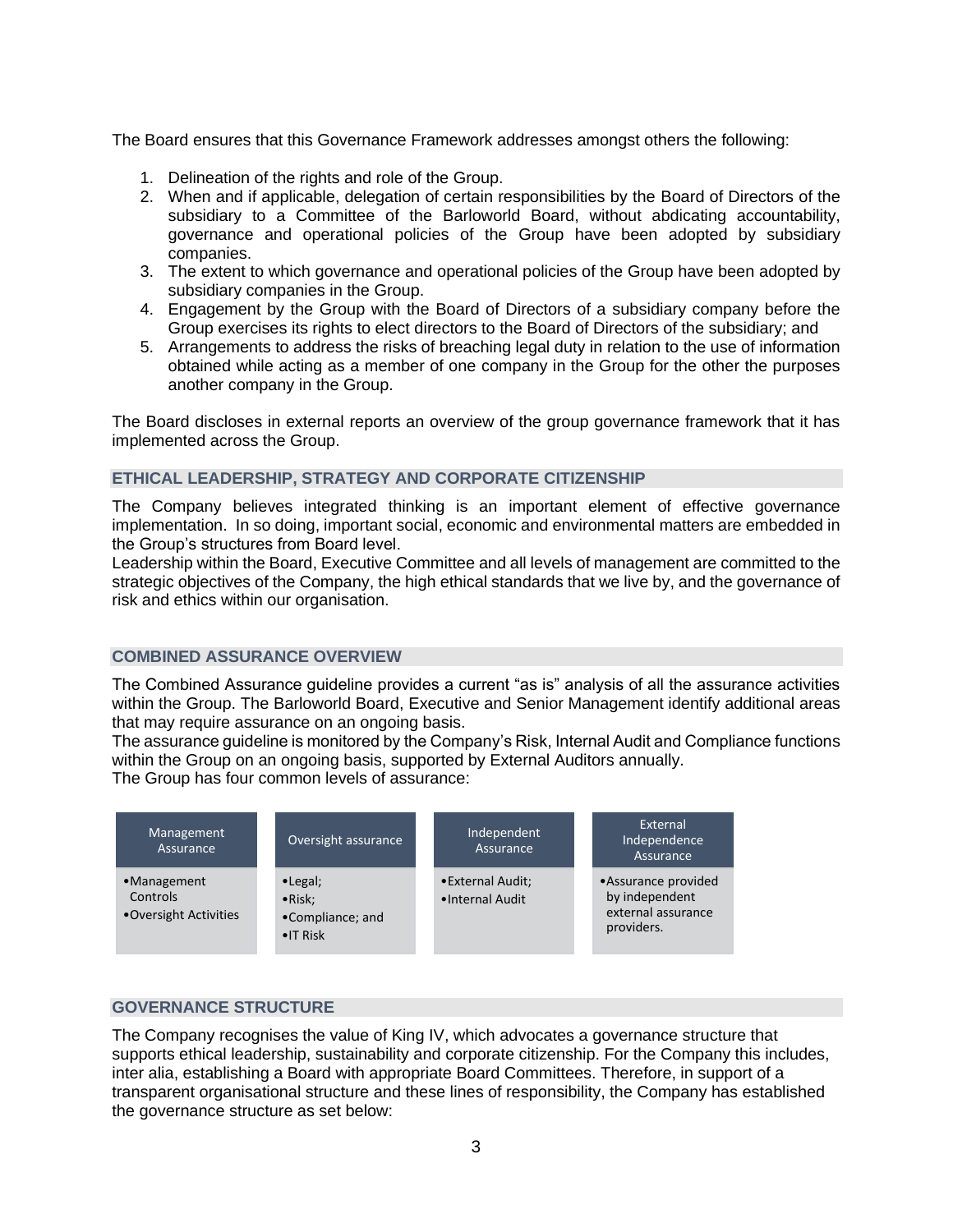

In discharging its responsibilities, the Board is supported by management together with various Board Committees. Board Committees have specific Terms of References, appropriately skilled members, senior management participation and access to specialist advice when considered necessary.

Various informal forums may be established for the purpose of gathering information, agreeing and tracking actions, and where necessary, escalating findings or recommendations to decision – making forums. In addition, subsidiaries within the Group also have their boards and some meet on a quarterly basis.

# **ROLE OF THE BOARD**

The role, function and powers of the Barloworld Board, the directors and committees and its relationship *vis-à-vis* other organs of the Company and its direct and indirect subsidiaries and joint ventures are determined by law, the Memorandum of Incorporation ("MOI") of the Company, agreements such as shareholders' agreements (where relevant), corporate governance best practices and decisions and policies of the Board.

The Board is responsible for the strategic direction of the Company and for the control of the Company.

In managing or directing the affairs of the Company the Board has authority to exercise its powers and perform any of the functions of the Company except to the extent that the Companies Act or MOI provide otherwise.

The Board accordingly has the power to make any decision in respect of the Company which has not been specifically reserved for decision-making by the shareholders. This power includes the power to exercise the rights as a direct or an indirect shareholder of the group companies.

The Board exercises its powers responsibly: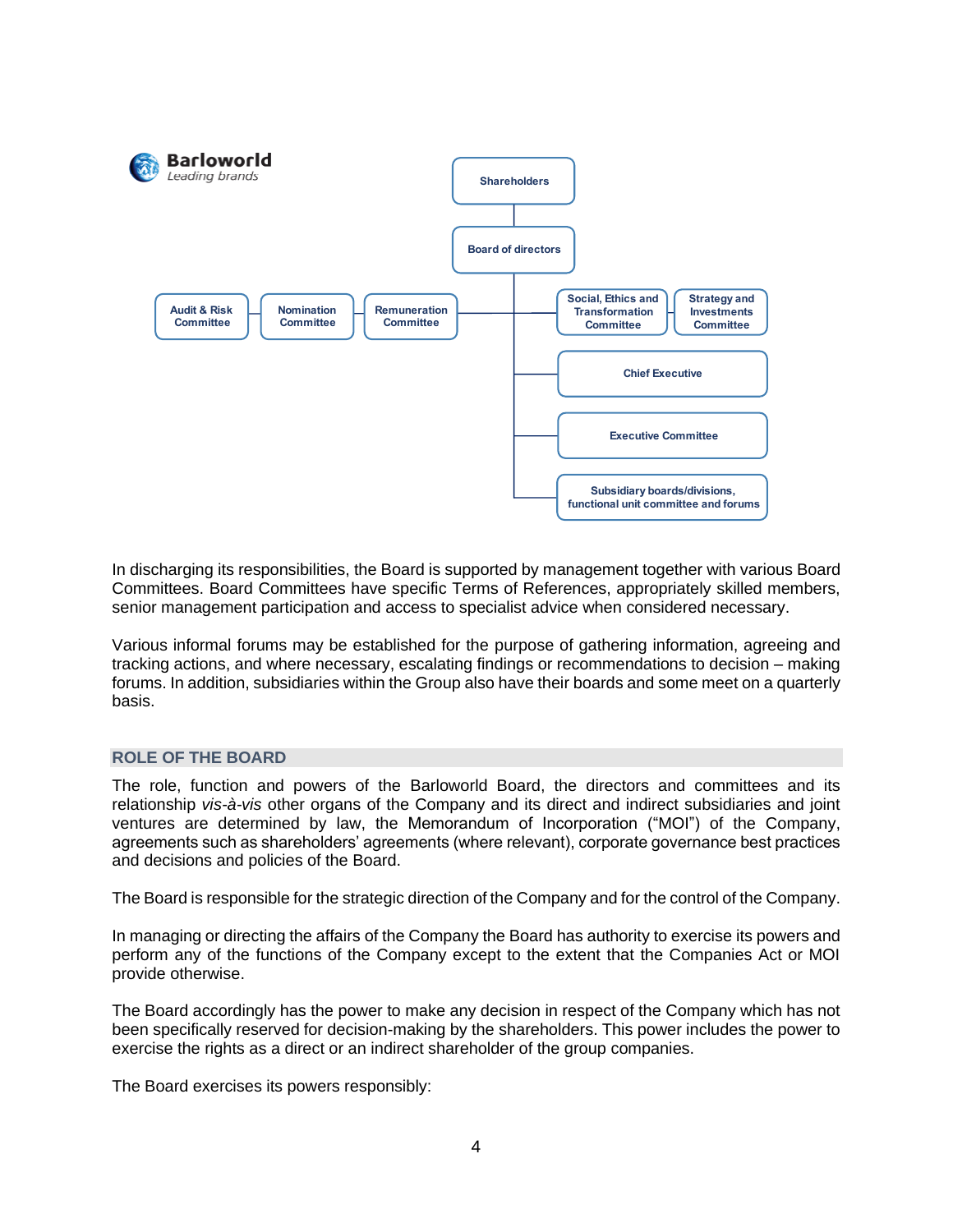- 1. In the best interests of the Company with due regard to the interest of stakeholders of the Company based on sound corporate governance principles and the Barloworld Worldwide Code of Conduct; and
- 2. In compliance with the requirements of the law, the listing requirements on which the securities of the Company are listed, principles of sound corporate governance, and Board policies and procedures.

Within the powers conferred upon the Board by the MOI and the Companies Act, the Board has determined its main function and responsibility as being to add significant value to the Company by:

- a. Retaining full and effective control over the Company and providing effective leadership in the best interest of the Company.
- b. Informing and approving the strategy and strategic objectives of the Company and ensuring that strategy, risk, performance, people, and sustainability considerations are effectively integrated and appropriately balanced.
- c. Determining and setting the tone at the top of the Company values including principles of ethical business practice and the requirements of being a responsible corporate citizen.
- d. Bringing independent, informed and effective judgment to bear on material decisions of the Company and Group companies including material Company and Group policies, the group framework of delegated authorities, capital expenditure, transactions and consolidated group budgets and Company budgets.
- e. Satisfying itself that the Company and group entities are governed effectively in accordance with corporate governance best practices including risk management, legal compliance management, sustainability related considerations, appropriate and relevant non-binding industry rules, codes and standards and internal control systems.
- f. Monitoring the implementation by group entities, Board committees and executive management of the Board's strategies, decisions, values and policies with a structured approach to governance, reporting, risk management, sustainability information management (including information technology) and risk-based auditing.
- g. Ensuring that the Company complies with applicable law and best corporate governance practice.
- h. Ensuring that the Company has effective Board committees as required by the Companies Act, MOI, King IV and recommended by other applicable laws and best corporate governance practices.
- i. Governing the disclosure control processes of the Company including ensuring the integrity of the Company's integrated report and reporting on the effectiveness of the Company's system of internal controls.
- j. Ensuring that disputes are resolved as effectively, efficiently and expeditiously as possible; and
- k. Monitoring of the relationship between management and stakeholders of the Company.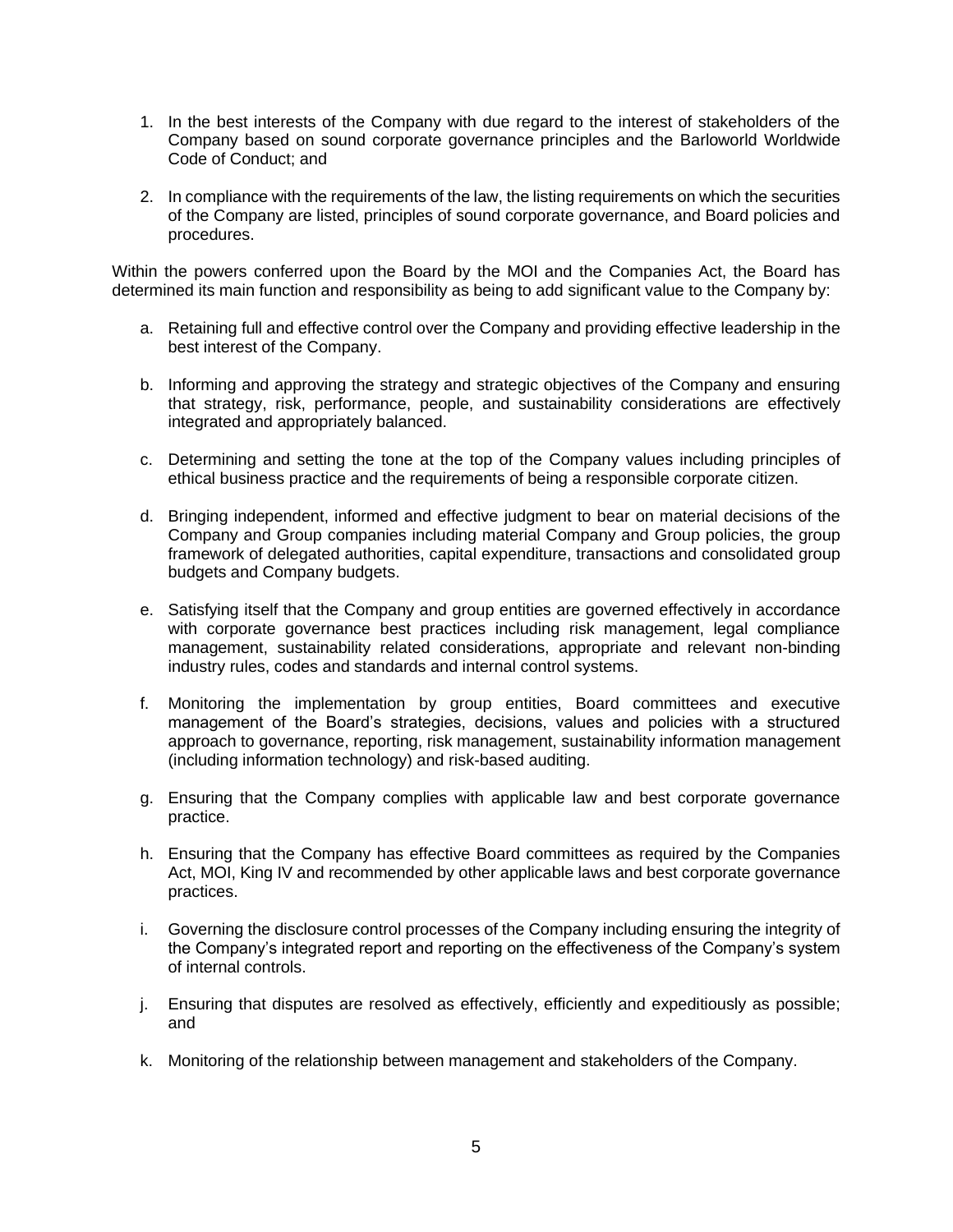### **COMMITTEES OF THE BOARD**

To assist in exercising its responsibilities, the Board has established five committees, Audit and Risk; Social, Ethics & Transformation; Strategy and Investments; Nomination and Remuneration and when required, *ad hoc* Committees will be appointed.

Committee composition is recommended annually by the Nomination Committee. Following each meeting, the Committee Chairs report to the Board on the Committee's activities and make such recommendations as are deemed appropriate in the circumstances.

Each Committee has Terms of Reference setting out its responsibilities under applicable laws and regulations. The Nomination Committee reviews all the Committee mandates at least annually to ensure appropriate allocation of responsibilities. The Committees regularly review and assess the adequacy of their own mandates to ensure that regulatory requirements and best practices are reflected and recommend changes for approval by the Board.

At the end of the financial period, each Committee prepares a report highlighting the key focus areas over that financial period. These reports as well as details about the composition and responsibilities of each Committee, are reported in the Integrated Annual Report.

#### **Committee Chairs**

Each Committee is comprised by a majority of independent members and is chaired by an independent member who is responsible for the effective operation of the Committee and the fulfilment of the Committee's mandate. The Board has approved written role and functions of the Board Chairman. The Chairman should encourage and facilitate open and candid discussion among Committee members.

## **Audit and Risk Committee**

The Audit and Risk Committee shall assist the Board in discharging its duties in the operation of adequate systems and control processes, presentation of fair and balanced financial statements and reports, complying with all relevant corporate governance disclosure requirements and accounting standards. In addition, it carries out an overview of risk management processes.

Members shall be non-executive directors, all of whom shall be independent. Members of the committee shall be elected by shareholders at each Annual General Meeting on recommendation by the Board through the Nomination Committee and appointed for a period of one year. The Board may fill any vacancy.

The Audit and Risk Committee's purpose is to review the adequacy and effectiveness of these activities and assist the Board in its oversight of, amongst other things:

- i. have regard to all factors and risks that may impact on the integrity of the financial statements and related external reports.
- ii. evaluate the nature and extent of the documented review of internal financial controls.
- iii. annually report to the Board and stakeholders on the effectiveness of the internal financial controls and experience of the senior members of management responsible for the financial function.
- iv. oversee the preparation and integrity of information to be published in the Integrated Report.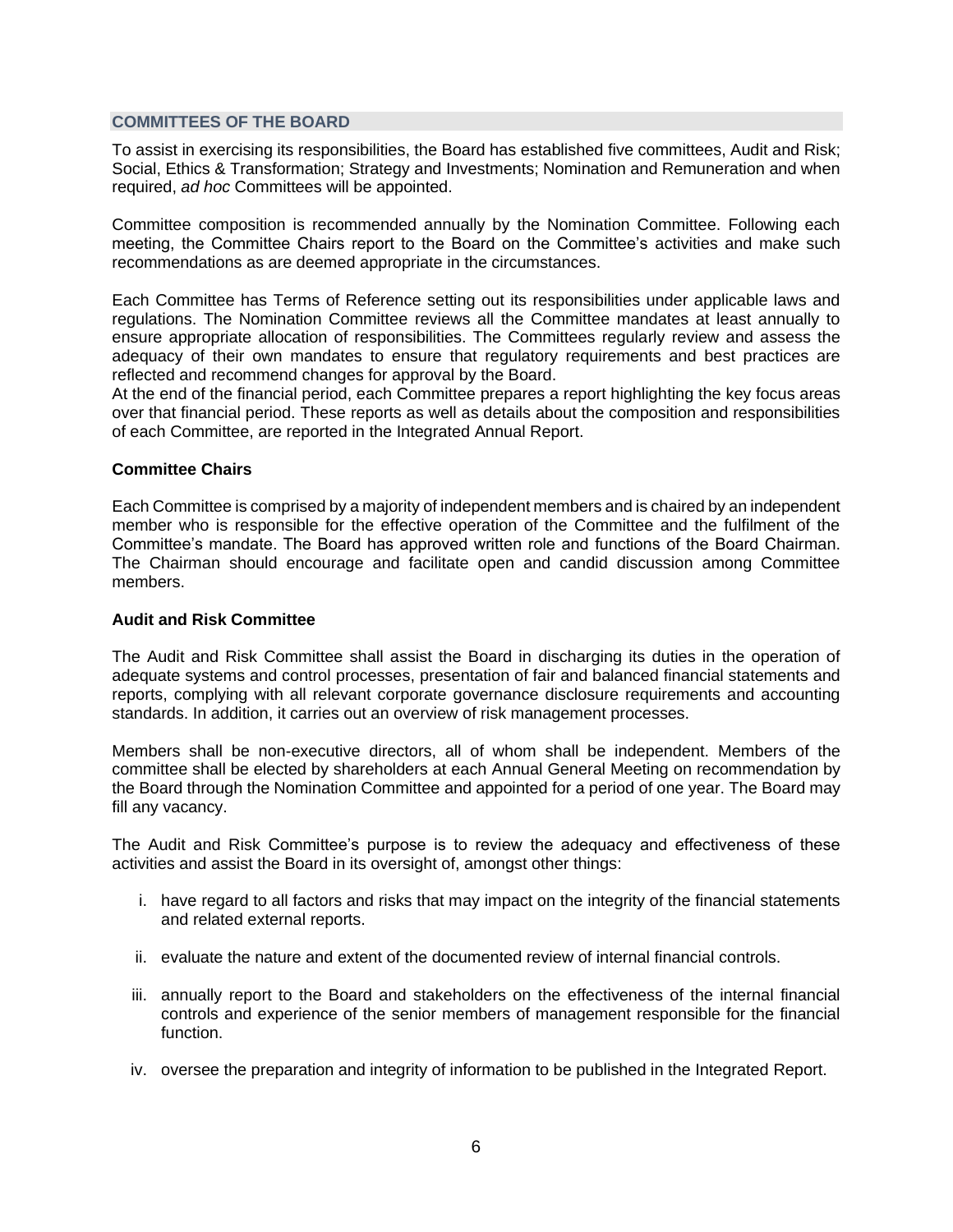- v. review the disclosure of sustainability issues in the Integrated report to ensure that it does not conflict with the financial information.
- vi. nominate and recommend to shareholders the appointment as an auditor a registered auditor, who, in the opinion of the Audit Committee is independent of the Company.
- vii. determine the fees to be paid and approve the terms of engagement of the auditor.
- viii. approve the risk-based internal audit coverage plan and ensure that internal audit reviews its audit plan during the financial year.
- ix. review adequacy of accounting records, internal control systems, independence of the internal audit function, and any significant differences of opinion between management and the internal auditors.
- x. ensure that the Board is aware of matters which may significantly impact the financial position of the Company.
- xi. ensure that there is a process in place to deal with any concerns and/or complaints (whether from within or outside the Company) relating to accounting policies, the financial statements and internal financial controls.
- xii. to oversee governance of information technology.
- xiii. to oversee fraud and corruption risks in relation to financial reporting.
- xiv. have oversight over the direction and effectiveness of the company's assurance functions and services, with focus on the combined assurance model and ensuring that significant risks and material matters facing the company are adequately addressed.
- xv. reviewing the adequacy and effectiveness of the risk management process, the significant risks facing the company and the mitigating controls and activities.
- xvi. review and recommend annual budgets for Board approval.
- xvii. identifying material non-financial issues in the company for assurance and
- xviii. promoting sustainable business policies and practices throughout the group consistent with the high standards expected of Barloworld's Value Based Management philosophy and the company's objective of long-term shared value creation for all its stakeholders.

#### **Nomination Committee**

The role of the Committee is to assist the Board to ensure that:

- The Board has the appropriate composition to execute its duties effectively.
- Directors are appointed through a formal process.
- Induction and ongoing training and development is conducted.
- Formal succession plans for the Board, Chief Executive Officer and senior management appointments are in place.
- Consider the extent to which the general corporate governance mechanisms of the Company are appropriate and effective in view of developments in the Company.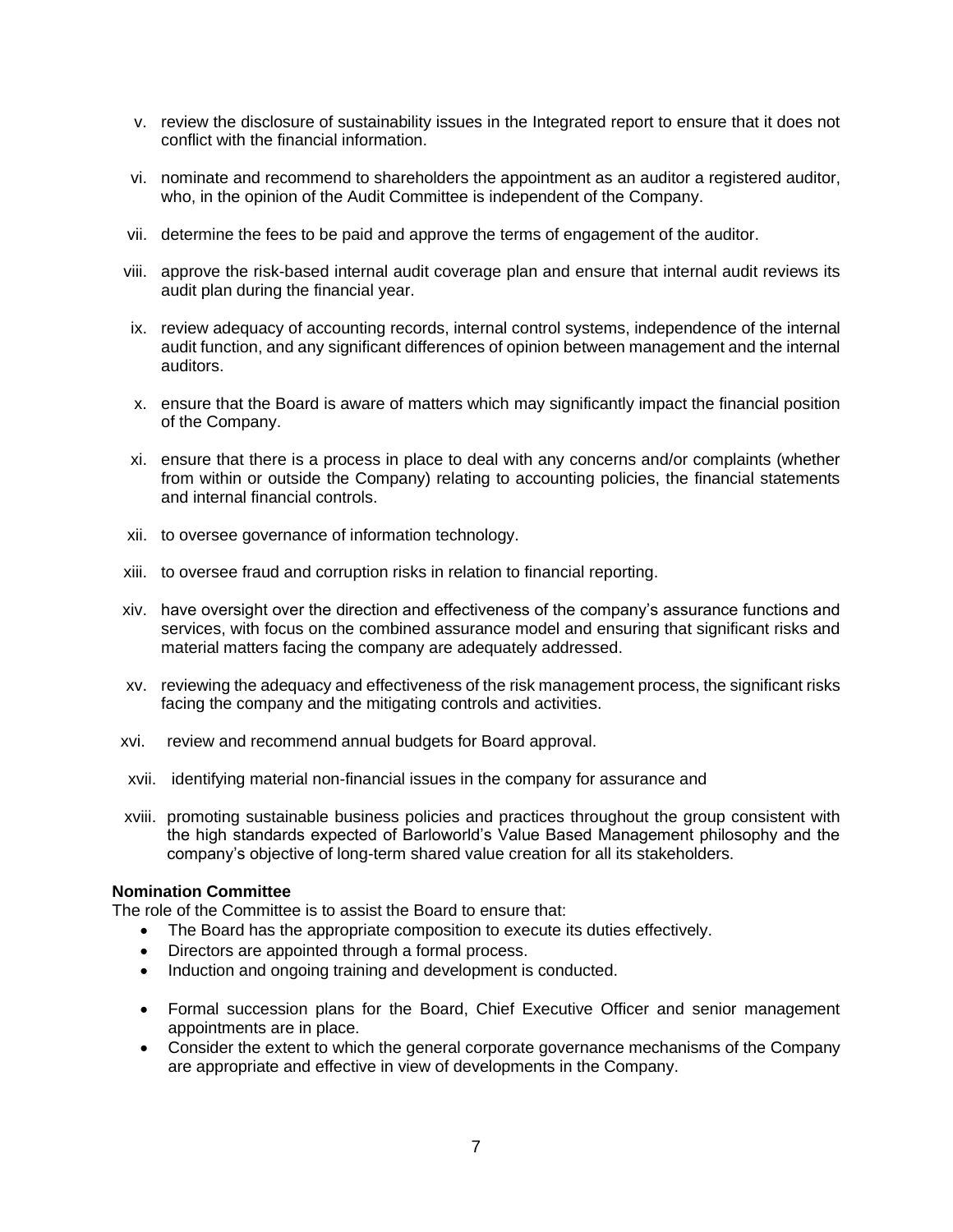# **Remuneration Committee**

The Remuneration Committee has an independent role, operating as an overseer and a maker of recommendations to the board for its consideration and final approval. The Remuneration Committee does not assume the functions of management, which remain the responsibility of the executive directors, officers and other members of senior management.

The role of the Remuneration Committee is to assist the board to ensure that:

- a) The Group remunerates directors and executives fairly and responsibly; and
- b) The disclosure of director and remuneration is accurate, complete and transparent.

# **Social, Ethics & Transformation Committee**

The committee shall assist the board in discharging its statutory duties for monitoring the company's activities with respect to social and economic development, good corporate citizenship, the environment, health and public safety, consumer relationships, labour and employment matters. The committee shall draw matters within its mandate to the attention of the Board and will report to the shareholders at the company's annual general meeting.

The committee shall monitor the tone at the top and how management actively inculcates a culture of ethical conduct in accordance with King IV.

The Committee shall assist the Board in:

- a. addressing sustainable development in the company including climate change and environmental stewardship
- b. reviewing and guiding sustainable development aspects of integrated reporting in the company

# **Strategy and Investments Committee**

The primary purpose of the Committee is to consider and provide direction and assurance to the Board on strategy, investments and risk management. The Committee will review and assess progress on strategic plans, strategic actions, programmes and initiatives to ensure such progress on programmes and initiatives that support strategic objectives and the shareholders' interests. This Committee shall also review, evaluate and make recommendations to the Board regarding strategies relative to emerging concepts, technologies, trends and changing market requirements and address major risks, gaps, opportunities and other issues.

# **External Advisors**

.

The Board and its respective Committees may engage external advisors at the expense of the Company. The Board has authority to retain and approve the fees of any external consultants or other external advisors that they determine to be necessary to carry out their duties.

# **SELECTION AND APPOINTMENT OF DIRECTORS**

The Board has delegated to the Nominations Committee the responsibility for identifying and recommending to the Board, candidates for the Board, after considering the necessary competencies for new Board members, prudential fitness and proprietary criteria, conflict of interest (actual or perceived), relevant regulatory and statutory requirements and taking into account contribution to the overall balance of the composition of the Board, together with gender and race diversity appropriate to the needs of the company.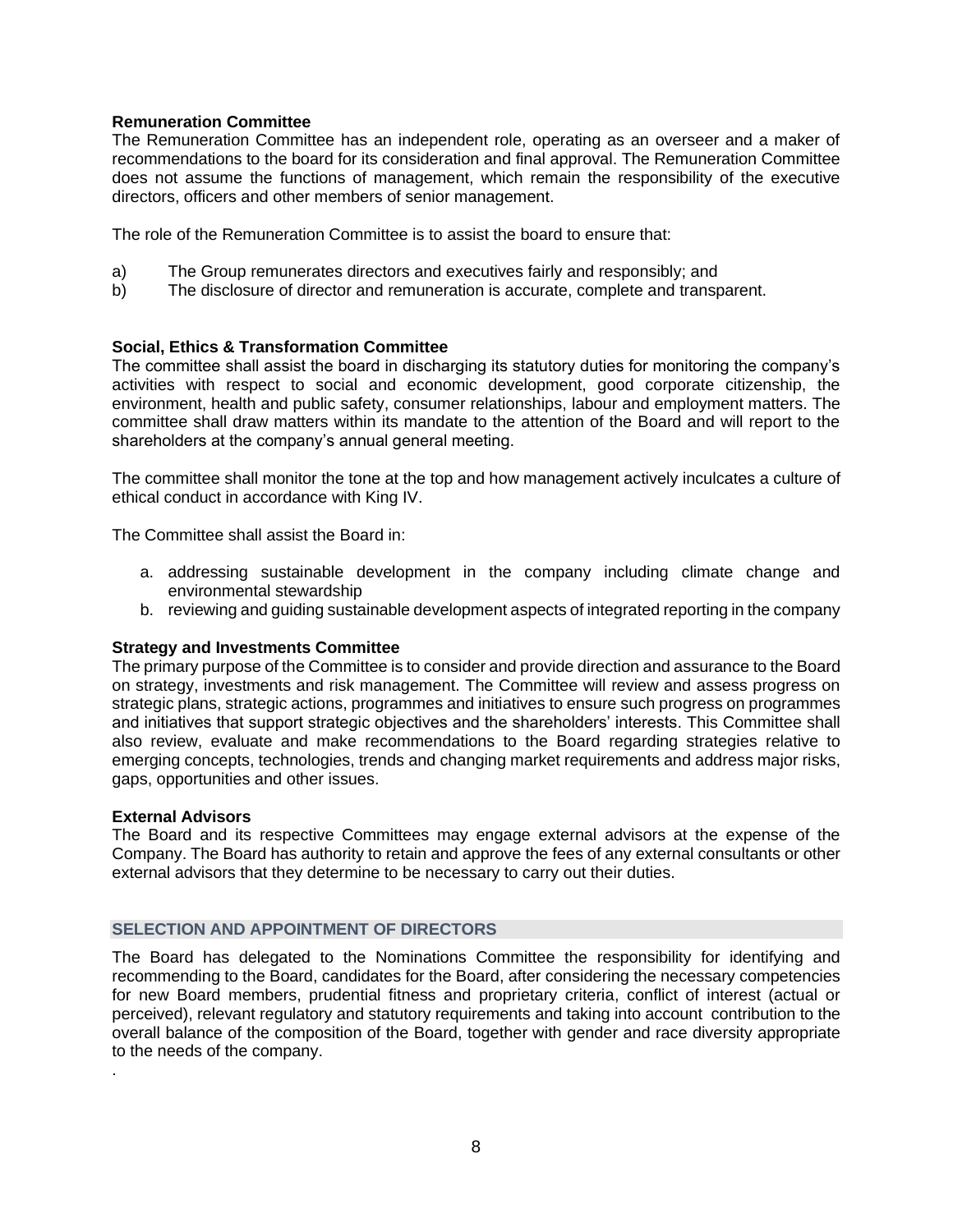The Board is mindful of the need for establishing a board that enhances the efficient and effective running of the Company. Board membership shall comprise directors with an appropriate mix of skills, experience and personal attributes.

Recommendations for new Board members are put to the Board for consideration and approval. All newly appointed directors are subject to confirmation at the next annual general meeting of shareholders following their appointment.

Barloworld upholds a code of business conduct to which the non-executive directors must comply.

The non-executive directors are, in addition, expected to comply with the recommendations of King IV as well as the Listing Requirements of the JSE Limited.

## **MANAGEMENT'S ROLE**

There is a clear demarcation of roles and responsibilities between the Board, Executive Directors and Executive Members that fosters an environment of transparency, confidence and mutual trust in which the Board is able to constructively challenge and provide guidance to management.

## **Group Executive**

The Board may appoint such Executive Directors and Executive Members to ensure the strategic goals and objectives of the Company are met and specify such duties and delegate such powers to them as the Board determines. The Board has established an Executive Committee (Exco) comprised of the Group Executives including the Group Chief Executive Officer (Group CEO), Group Finance Director (GFD).

The Board delegates to the Executive members authority and responsibility for day–to-day affairs and reviews their performance and effectiveness. The Executive Committee (Exco) is accountable for implementing Board's decisions and is responsible for directing and overseeing the operations of the Company. The Group CEO, GFD and the Group Executive members annually prepare key performance indicators, responsibilities and required capabilities of the positions and are measured on those by the Board.

## **OVERSIGHT FUNCTIONS**

The Board, without detracting in any way from its general powers, may from time to time determine in terms of the group framework of delegated authorities, which matters are:

- a) Reserved for final decision-making by the Board; or
- b) Require the Board's consent before a final decision is made.

Matters that have specifically been reserved for Board decision-making or consent prior to final decision-making and the approval authority of the Board committees in respect of Company and Group matters are detailed in the Group approval's framework. All other matters are delegated to the Group CEO and the Exco subject to the obligation to report all material matters to the Barloworld Board.

The Exco is not a committee of the Board, but supports the Group CEO, who is the highest executive decision-making functionary of Barloworld Limited and the Barloworld Group. In addition, the Group CEO is delegated with authority from, and is accountable to the Board for the development and successful implementation of the group strategy and the overall management and performance of the Group within the framework of its policies, reserved powers and routine reporting requirements, consistent with the primary aim of enhancing long-term shareholder value.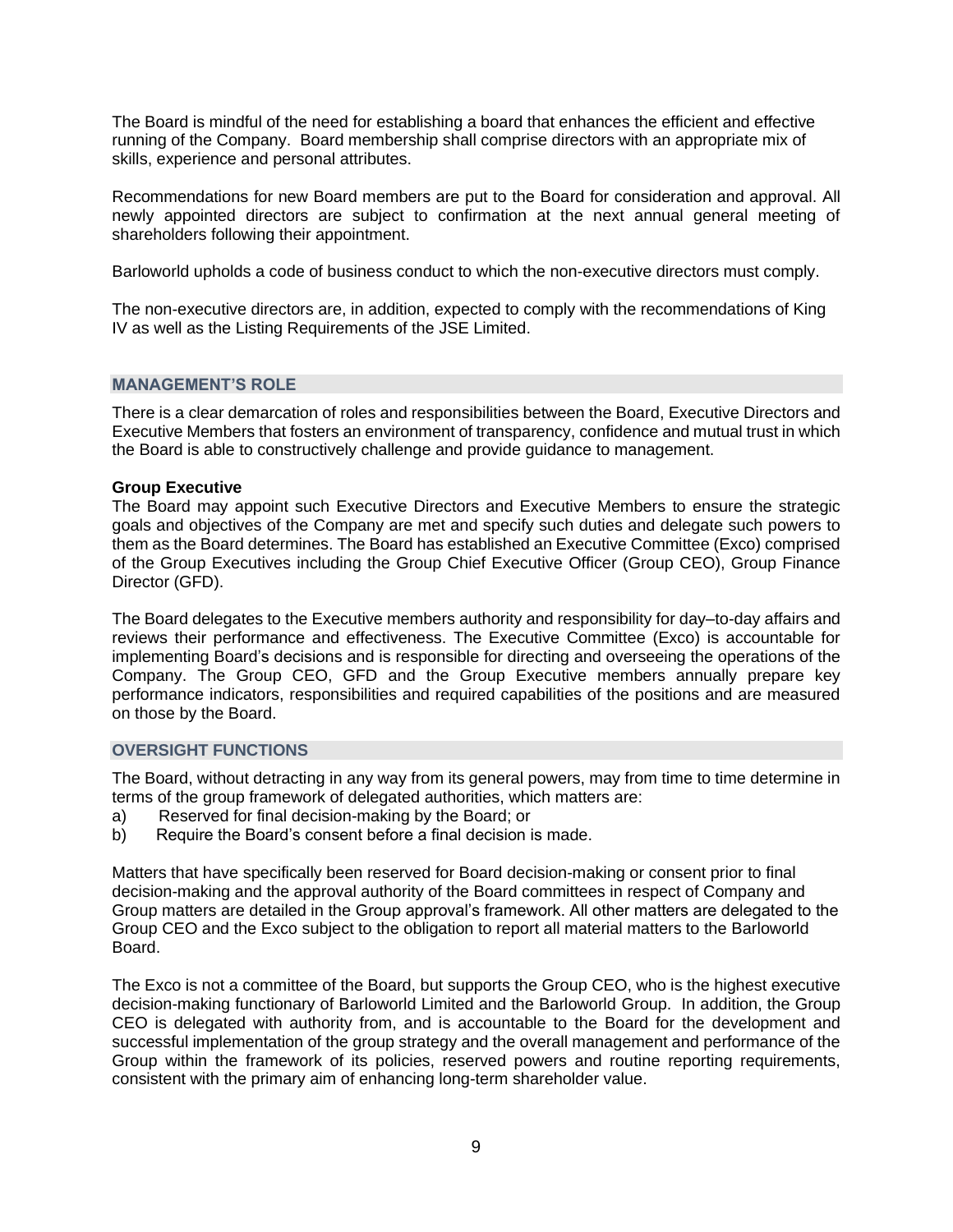## **BOARD COMPOSITION**

## **Board size, composition and selection**

Barloworld Limited has a unitary board of directors comprised of no less than six directors comprising the chief executive officer, chief financial officer, the chairman and three other non -executive directors and no more than 30 in total as stated in the MOI.

The Board may determine the number of directors on the Board at any time, subject to the provisions of the Companies' Memorandum of Incorporation (MOI) and the Companies Act. The Board composition should reflect relevant diversity as identified by the Board.

The Board is empowered to fill vacancies on the Board.

The Board, with the assistance of the Nomination Committee, has a formal, transparent and rigorous process for identify and the Nomination Committee assists with the process of identifying, assessing and selecting board candidates for recommendation to shareholders. All board appointments are subject to shareholder approval at the annual general meeting following the appointment.

The selection process includes reviewing whether the board candidate: ·

- possesses the relevant knowledge, skills, experience and, particularly in respect of nonexecutive directors, independence of mind, given their responsibilities on the board and considering the Group's business; ·
- has a record of integrity and good repute;  $\cdot$
- has sufficient time to fully carry out their responsibilities.
- has disclosed all conflicts of interest and
- promotes diversity and inclusion in the composition of the board.

Background and reference checks (a "fit and proper" clearance) and adverse media screening are performed by an independent third-party service provider appointed by the Company and independent of the candidate.

# **Independence of the Board**

According to King IV, the independence of a director should be considered from the perspective of a third party.

The independence of a director should be questioned if they meet certain requirements, King IV lays these out as follows:

- The director is a significant provider of financial capital or ongoing funding to the Company or is in any way associated to the provider of financial capital or funding in the Company such as an officer, employee or representative of the Company.
- The director owns securities in the Company that have material value which contribute to the personal wealth of the director.
- The director participates in a share-based incentive scheme offered by the Company.
- The director has been in the employ of the Company as an executive manager, or is related to an executive manager, during the preceding three financial years.
- The director has been the designated auditor to help perform the audit function of the business in the preceding three financial years.
- The director is a significant ongoing advisor of the Company, other than a member of the board.
- The director is the member of the board or executive management of one of the customers or related party of the Company; and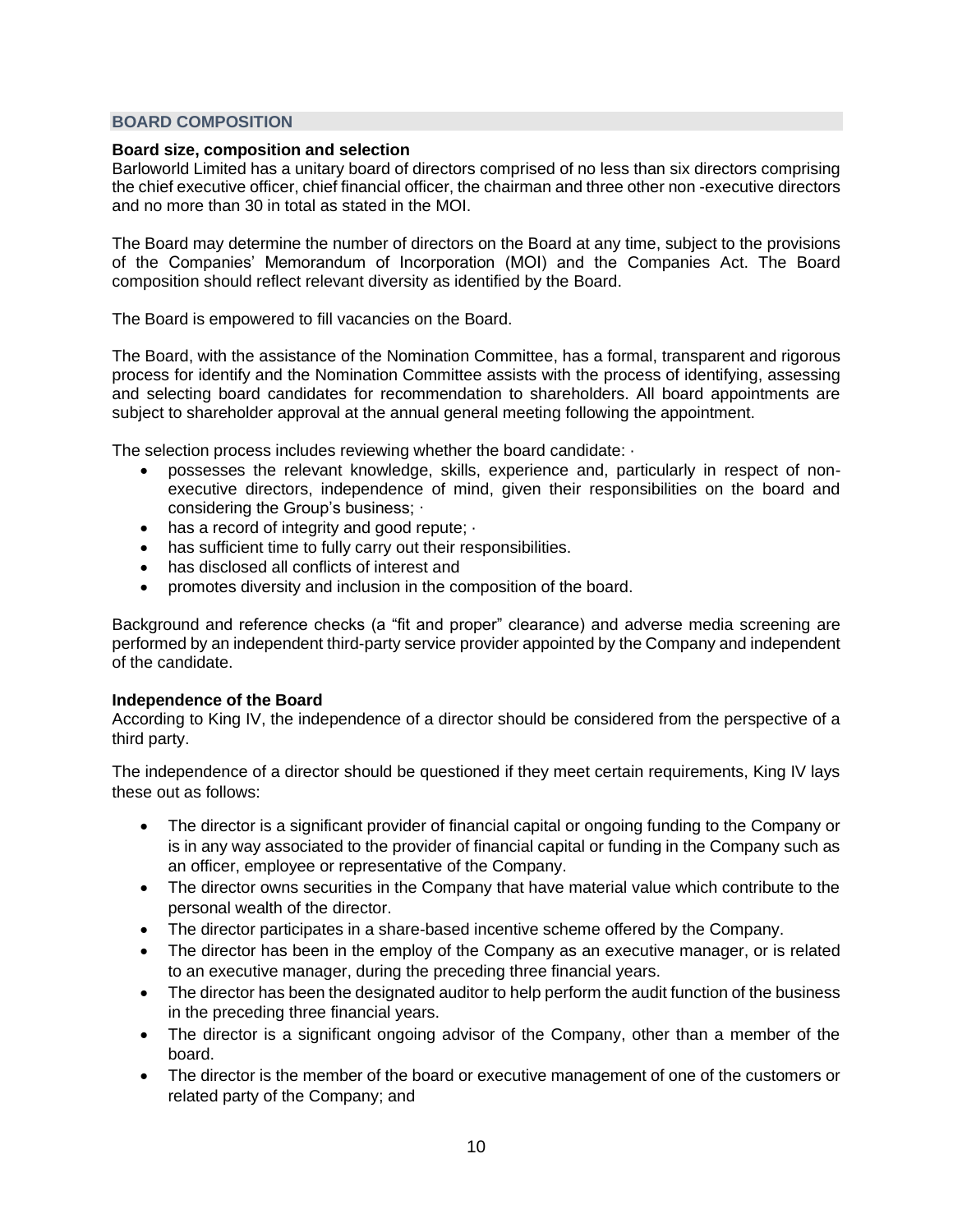• The director is entitled to remuneration which is contingent on the performance of the Company.

The Companies Act has the same provisions when it comes to assessing the independence of a director. It is therefore imperative to assess the independence of the director thoroughly in order to meet any of the requirements discussed in King IV and the Companies Act.

The independence of the non-executive directors is assessed on an annual basis.

## **Director Term Limit**

The rotation of Directors is done in accordance with the MOI of the Company.

To keep renewing the composition and independence of the Board, one-third of the non-executive Directors who have served longest since their previous re-election, are required to retire annually, and if available and eligible, stand for re-election at the Company's annual general meeting.

In terms of the Director Term limit policy, a non-executive director (NED) must retire from the Board of Directors by not standing for re-election at the next annual general meeting of the Company's shareholders meeting following the earlier of his or her 9<sup>th</sup> anniversary of service on the Board or 70<sup>th</sup> birthday.

A director may continue to serve for longer than nine years, but not more than 12 years, provided the Board in its absolute discretion and unanimous decision determines that it is in the best interests of the Company and its shareholders to extend the Director's service for the additional recommended time.

Where a directors' service has been extended beyond the 9-year term limit, the NED will be subject to annual re-election by shareholders at the annual general meeting.

A retiring Director will be considered for re-election subject to the Nomination Committee recommending their eligibility, considering past performance and contribution made.

### **BARLWORLD BOARD OPERATIONS**

#### **Board Chairman**

In accordance with the MOI of Barloworld Limited, the directors may elect from their number a Chairman and a deputy or a vice chairman (to act in the absence of the Chairman) of their meetings and determine the period for which each is to hold office.

The Chairman is responsible for leading the board, ensuring its effectiveness, and setting its agenda.

#### **Conflicts of interest**

Every board and board committee meeting are preceded by a declaration of interests on the matters that are on the meeting agenda. In cases where there are material interests, a director is recused from the meeting and does not participate in the decision-making on the particular matter. In addition, a general disclosure of interests for the Board is done on quarterly basis and the interests register is kept by the Company Secretary.

The register of conflicts and / director' personal financial interests will be made available on the Group's website <https://www.barloworld.com/sustainability/policies-and-disclosures/>

Conflicts of interest and independence are annually assessed for every non-executive director.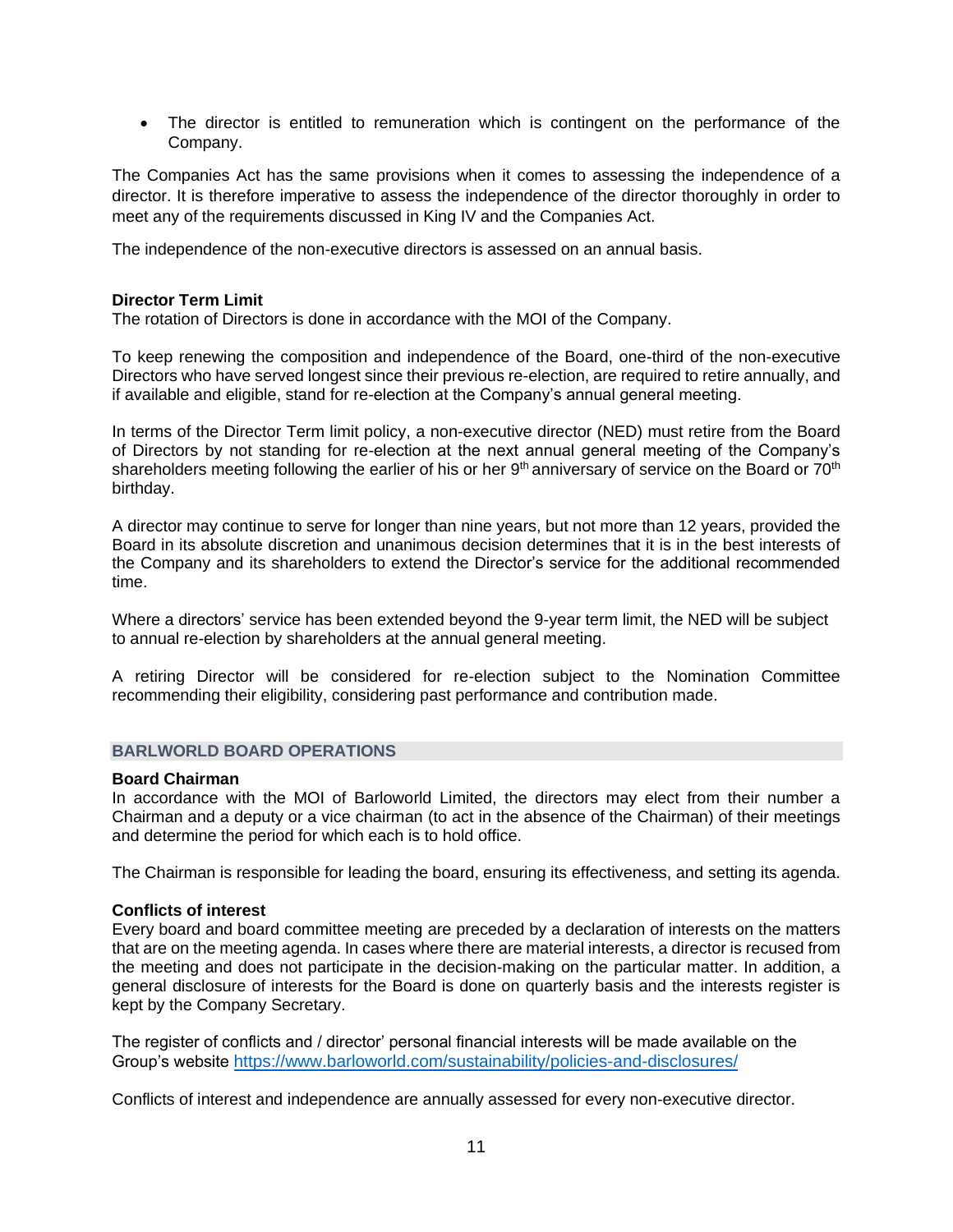The Group Conflicts of Interest policy requires all employees to declare alternative business interests and avoid conflicts of interests. Where there are material conflicts of interest for an employee who is in the management level that are unavoidable, the conflicts of interest must be declared, approved by the Group CEO and the risks to Barloworld adequately mitigated.

### **Meeting attendance**

Board members are expected to attend Board meetings and meetings of Committees in which they serve, as well as each annual general meeting. Attendance of all or majority of Board and Committee meetings is required, except where the Chair or the Nomination Committee determines that factors beyond a member's control prevented an individual from achieving the minimum attendance level.

#### **Director development**

The development of industry and group knowledge is a continuous process. Directors are briefed on legal developments and changes in the risk and general business environment on an ongoing basis.

Training on directors' duties is available at all times to directors at the company's expense to promote continuous development of directors.

Directors can seek independent professional advice concerning the company's affairs should they require.

## **Director Induction**

New directors undergo a formal induction process to equip them with organisation, industry and regulatory information that makes them effective in the shortest possible time. New directors receive company founding documents, board and committee minutes, policies, significant reports, including Integrated Report. One-on-one meetings and site visits are scheduled with management and the group company secretary to introduce new directors to the Group and its operations.

# **Board Performance Evaluation**

The evaluation of the Board, its committees, and individual directors, including the Chairman is performed every two years.

The Nomination Committee is responsible to review the effectiveness of the Board and Board Committees and its individual members. For this purpose, the Nomination Committee adopts an appropriate methodology to perform the performance evaluations.

#### **CODE OF CONDUCT**

Barloworld Limited has established a Code of Conduct that seeks to ensure that the Company maintains the highest level of integrity and ethics and thereby driving the necessary culture. The Code establishes written standards designed to promote integrity and ethical behaviour that apply to the Chair and members of the Board, senior management, and all employees across the Group.

## **RELATED DOCUMENTS**

This policy should be read in conjunction with the following policies:

- Barloworld Worldwide Code of Conduct
- Director Term limit Policy
- Board Diversity Policy